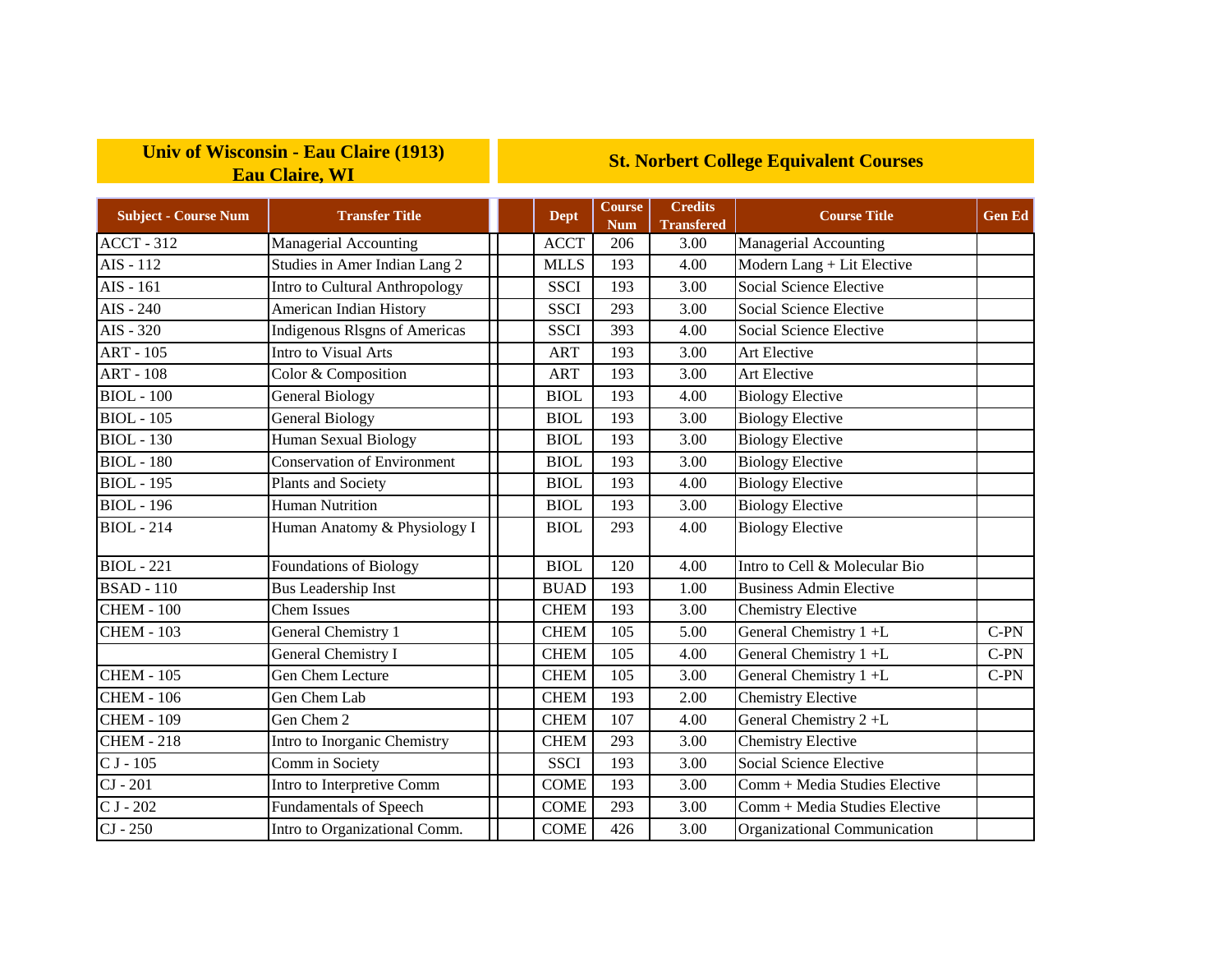| <b>CRMJ</b> - 103    | Survey of the Crim Just Systm      | <b>SSCI</b> | 193 | 3.00              | Social Science Elective             |                |
|----------------------|------------------------------------|-------------|-----|-------------------|-------------------------------------|----------------|
| <b>CRMJ - 301</b>    | Criminology Theory                 | <b>SSCI</b> | 393 | 3.00              | Social Science Elective             |                |
| <b>CRMJ - 319</b>    | Problems in Society                | <b>SSCI</b> | 393 | 3.00              | Social Science Elective             |                |
| $CSD - 101$          | American Sign Language 1           | <b>MFLS</b> | 193 | 3.00              | Modern Foreign Lang Elective        |                |
| CSD - 150            | Intro to Comm Sci + Disorders      | <b>COME</b> | 193 | 3.00              | Comm + Media Studies Elective       |                |
| $CSD - 256$          | Anat/Phys Speech/Hearing           | <b>BIOL</b> | 293 | 4.00              | <b>Biology Elective</b>             |                |
| CSD - 257            | Normal Comm Development            | <b>COME</b> | 293 | 3.00              | Comm + Media Studies Elective       |                |
| CSD - 331            | Dev Language Dis                   | <b>ELEC</b> | 393 | 4.00              | <b>General Elective</b>             |                |
| CSD - 353            | Speech & Hearing Science           | <b>ELEC</b> | 393 | 4.00              | <b>General Elective</b>             |                |
| CSD - 370            | Clin Proced CSD                    | <b>ELEC</b> | 393 | 3.00              | <b>General Elective</b>             |                |
| <b>DNCE - 101</b>    | Dance Appreciation                 | <b>ELEC</b> | 193 | 3.00              | <b>General Elective</b>             |                |
| <b>ECON - 103</b>    | Principles of Macro                | <b>ECON</b> | 102 | 3.00              | Microeconomics                      | $C-IS$         |
|                      | Prin of Microecon                  | <b>ECON</b> | 102 | $\overline{3.00}$ | Microeconomics                      | $C-IS$         |
| <b>ECON - 104</b>    | Prin of Macroecon                  | <b>ECON</b> | 101 | 3.00              | Macroeconomics                      | $C$ -IS        |
| <b>ECON - 201</b>    | Intro to Political Economy         | <b>ECON</b> | 293 | 3.00              | <b>Economics Elective</b>           |                |
| <b>ENGL - 110</b>    | Intro to College Writing           | <b>IDIS</b> | 100 | 5.00              | College Writing                     |                |
| <b>ENGL - 150</b>    | Intro to Lit                       | <b>ENGL</b> | 150 | 3.00              | <b>Intro to Literary Studies</b>    | C-EI, C-<br>WI |
| <b>ENGL - 273</b>    | <b>Creative Nonfiction</b>         | <b>ENGL</b> | 293 | 3.00              | <b>English Elective</b>             |                |
| <b>ENPH - 115</b>    | Global Environ Public Health       | <b>ENVS</b> | 193 | 3.00              | <b>Environmntl Science Elective</b> |                |
| <b>ENPH - 150</b>    | <b>Disease Detectives</b>          | <b>ENVS</b> | 193 | 3.00              | <b>Environmntl Science Elective</b> |                |
| <b>ENV SCI - 260</b> | <b>Energy and Society</b>          | <b>ENVS</b> | 293 | 3.00              | <b>Environmntl Science Elective</b> |                |
| <b>FLG</b> - 150     | For Civ and Cult                   | <b>MLLS</b> | 193 | 3.00              | Modern Lang + Lit Elective          |                |
| <b>FREN</b> - 102    | <b>Beginning French II</b>         | <b>FREN</b> | 102 | 4.00              | Elementary French 2                 | $\mbox{C-SL}$  |
| <b>GEN - 100</b>     | <b>Fnd Academic Success</b>        | <b>IDIS</b> | 193 | 2.00              | Interdisiplinary Elective           |                |
| <b>GEN - 110</b>     | <b>Strategies Academic Success</b> | <b>ELEC</b> | 193 | 1.00              | <b>General Elective</b>             |                |
| <b>GEOG</b> - 104    | Physical Environment               | <b>GEOG</b> | 120 | 4.00              | Physical Geography                  | $C-PN$         |
|                      | The Physical Environment           | <b>GEOG</b> | 120 | 4.00              | Physical Geography                  | $C-PN$         |
| <b>GEOG</b> - 111    | Human Geography                    | <b>GEOG</b> | 193 | 3.00              | Geography Elective                  |                |
|                      |                                    | <b>GEOG</b> | 225 | $\overline{3.00}$ | Social Geography                    |                |
| <b>GEOG - 178</b>    | <b>Cons of Environment</b>         | <b>GEOG</b> | 193 | 3.00              | Geography Elective                  | $C-PN$         |
|                      |                                    | <b>GEOG</b> | 193 | 4.00              | Geography Elective                  |                |
| <b>GEOL</b> - 102    | Oceanography                       | <b>GEOL</b> | 193 | 3.00              | Geology Elective                    |                |
|                      |                                    |             |     |                   |                                     |                |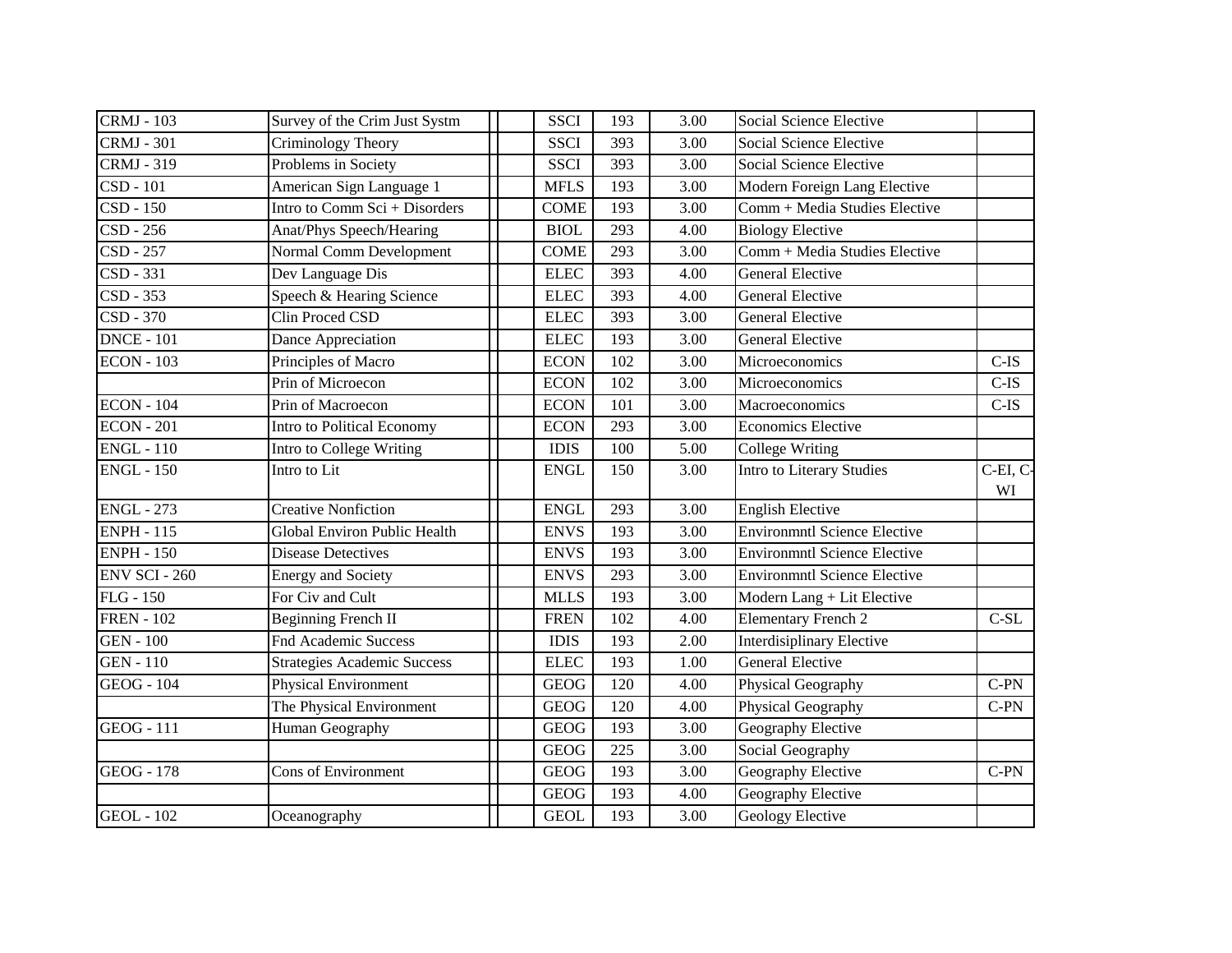| <b>GERM - 101</b> | <b>Beginning German</b>          |           | <b>GERM</b> | 101 | 4.00 | Elementary German 1                |        |
|-------------------|----------------------------------|-----------|-------------|-----|------|------------------------------------|--------|
| <b>HIST - 102</b> | Western Civ since 1660           |           | <b>HIST</b> | 113 | 3.00 | Westrn Civ 2: Early/Mod Europe     | $C-WT$ |
| <b>HIST - 114</b> | US History to 1877               |           | <b>HIST</b> | 114 | 3.00 | History of the United States 1     | $C-DD$ |
| <b>HIST - 115</b> | <b>US History Since 1877</b>     |           | <b>HIST</b> | 115 | 3.00 | History of the United States 2     | $C-DD$ |
| <b>HIST - 124</b> | World History to 1500            |           | <b>HIST</b> | 193 | 3.00 | <b>History Elective</b>            |        |
| <b>HIST - 125</b> | World History Since 1500         |           | <b>HIST</b> | 193 | 3.00 | <b>History Elective</b>            |        |
| <b>HIST - 192</b> | <b>Current World Conflict</b>    |           | <b>HIST</b> | 193 | 3.00 | <b>History Elective</b>            |        |
| <b>HIST - 210</b> | <b>African American History</b>  |           | <b>HIST</b> | 293 | 3.00 | <b>History Elective</b>            |        |
|                   |                                  |           | <b>HIST</b> | 293 | 3.00 | <b>History Elective</b>            | $C-DD$ |
| <b>HIST - 240</b> | American Indian History          |           | <b>HIST</b> | 293 | 3.00 | <b>History Elective</b>            |        |
| <b>HNRS - 100</b> | Honors Seminar                   |           | <b>ELEC</b> | 193 | 1.00 | <b>General Elective</b>            |        |
| <b>IDIS</b> - 155 | <b>Study Across GE</b>           |           | <b>ELEC</b> | 193 | 1.00 | <b>General Elective</b>            |        |
| <b>IDIS - 187</b> | <b>Integrative Seminar</b>       |           | <b>IDIS</b> | 193 | 1.00 | <b>Interdisiplinary Elective</b>   |        |
| <b>KIN - 304</b>  | <b>Bio Kinesiology</b>           |           | <b>BIOL</b> | 193 | 3.00 | <b>Biology Elective</b>            |        |
| <b>KIN - 308</b>  | <b>Exercise Kinesiology</b>      |           | <b>BIOL</b> | 393 | 3.00 | <b>Biology Elective</b>            |        |
| <b>KIN - 320</b>  | Found Rehab Science              |           | <b>BIOL</b> | 490 | 3.00 | <b>Independent Study</b>           |        |
| <b>KINS - 100</b> | <b>Orient Kinesiology</b>        |           |             |     |      | Not Transferable                   |        |
| <b>KINS - 108</b> | <b>Intercollege Athletics</b>    |           |             |     |      | Not Transferable                   |        |
|                   | <b>Intercolliegate Athletics</b> |           | <b>PHED</b> | 193 | 1.00 | <b>Physical Education Elective</b> |        |
| <b>KINS - 110</b> | Power Walking                    |           | <b>PHED</b> | 193 | 1.00 | <b>Physical Education Elective</b> |        |
| <b>KINS - 117</b> | <b>Weight Training</b>           |           | <b>PHED</b> | 060 | 1.00 | Beginning Weight Training-Men      |        |
|                   |                                  | <b>Or</b> | <b>PHED</b> | 061 | 1.00 | Beginning Weight Trainng-Women     |        |
| <b>KINS - 186</b> | $Well + Fitness$                 |           | <b>PHED</b> | 193 | 2.00 | <b>Physical Education Elective</b> |        |
| <b>KINS - 196</b> | <b>Wellness Concepts</b>         |           | <b>PHED</b> | 193 | 1.00 | <b>Physical Education Elective</b> |        |
| <b>KINS - 200</b> | Orientation to Kinesiology       |           | <b>ELEC</b> | 293 | 1.00 | <b>General Elective</b>            |        |
| <b>KINS - 294</b> | <b>Anatomical Kinesiology</b>    |           | <b>BIOL</b> | 193 | 3.00 | <b>Biology Elective</b>            |        |
| <b>MATH - 104</b> | <b>Finite Math</b>               |           | <b>MATH</b> | 123 | 3.00 | Applcatns of Contemporary Math     | $C-QR$ |
| <b>MATH - 109</b> | Algebra for Calc                 |           | <b>MATH</b> | 102 | 4.00 | <b>Basic Algebra</b>               |        |
|                   | Algebra for Calculus             |           | <b>MATH</b> | 193 | 4.00 | <b>Mathematics Elective</b>        |        |
| <b>MATH - 111</b> | A Short Course in Calculus       |           | <b>MATH</b> | 124 | 4.00 | <b>Survey of Calculus</b>          | $C-QR$ |
| <b>MATH - 112</b> | Pre-calculus Math                |           | <b>MATH</b> | 115 | 4.00 | Pre-Calculus Mathematics           |        |
| <b>MATH - 113</b> | Trigonometry                     |           | <b>MATH</b> | 193 | 2.00 | <b>Mathematics Elective</b>        |        |
| <b>MATH - 114</b> | Calculus I                       |           | <b>MATH</b> | 131 | 4.00 | Calculus + Analytic Geometry 1     | $C-QR$ |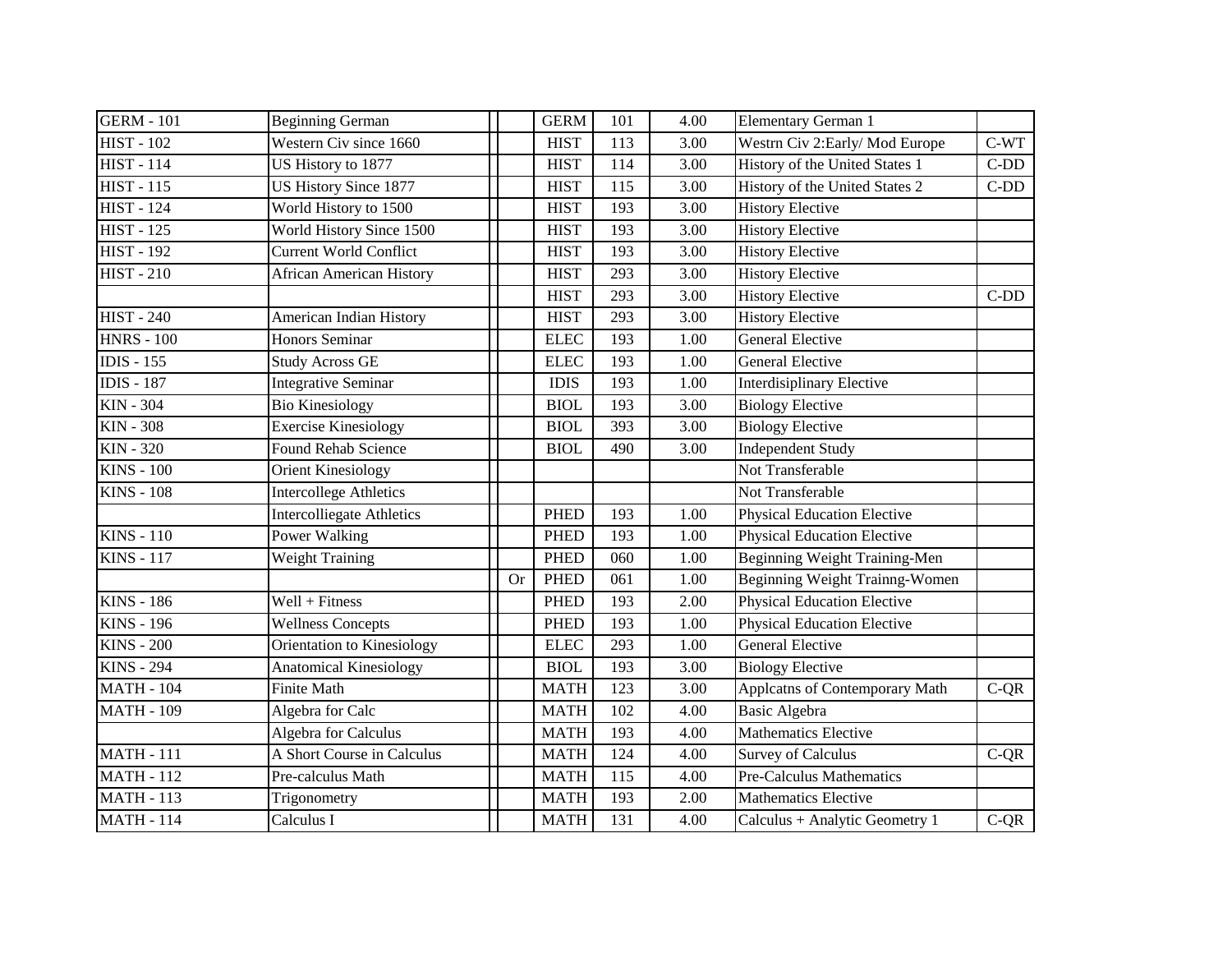| <b>MATH - 20</b>  | <b>Intermed Algebra</b>           |             |     |                   | Not Transferable               |        |
|-------------------|-----------------------------------|-------------|-----|-------------------|--------------------------------|--------|
|                   | Intermediate Algebra              |             |     |                   | Not Transferable               |        |
| <b>MATH - 201</b> | Number and Operations I           | <b>MATH</b> | 193 | 2.00              | <b>Mathematics Elective</b>    |        |
|                   | Numbers & Ops I                   | <b>MATH</b> | 193 | 2.00              | <b>Mathematics Elective</b>    |        |
| <b>MATH - 202</b> | Number and Operations II          | <b>MATH</b> | 193 | 2.00              | <b>Mathematics Elective</b>    |        |
|                   | Numbers & Ops II                  | <b>MATH</b> | 293 | 2.00              | <b>Mathematics Elective</b>    |        |
| <b>MATH - 215</b> | Calculus II                       | <b>MATH</b> | 132 | 4.00              | Calculus + Analytic Geometry 2 | $C-QR$ |
| <b>MATH - 216</b> | Calculus III                      | <b>MATH</b> | 233 | 4.00              | Calculus + Analytic Geometry 3 |        |
| <b>MATH - 245</b> | Intro to Stats                    | <b>SSCI</b> | 224 | 3.00              | <b>Basic Statistics</b>        | $C-QR$ |
| <b>MATH - 246</b> | <b>Elementary Statistics</b>      | <b>SSCI</b> | 224 | 4.00              | <b>Basic Statistics</b>        | $C-QR$ |
|                   | <b>Elem Statistics</b>            | <b>SSCI</b> | 224 | 4.00              | <b>Basic Statistics</b>        | $C-QR$ |
| <b>MATH - 50</b>  | Supp Math Prep                    |             |     |                   | Not Transferable               |        |
| <b>MUSI - 106</b> | Class Piano                       | <b>MUSI</b> | 052 | 2.00              | Piano                          |        |
| <b>MUSI - 108</b> | Class Piano                       | <b>MUSI</b> | 052 | 2.00              | Piano                          |        |
| <b>MUSI - 125</b> | Music Literature                  | <b>MUSI</b> | 193 | 2.00              | Music Elective                 |        |
| <b>MUSI - 135</b> | <b>Conducting Lab</b>             | <b>MUSI</b> | 193 | 1.00              | Music Elective                 |        |
| <b>MUSI - 141</b> | Elem Theory: Writ                 | <b>MUSI</b> | 193 | 2.00              | Music Elective                 |        |
| <b>MUSI - 142</b> | Elem Theory: Aural                | <b>MUSI</b> | 193 | 2.00              | Music Elective                 |        |
| <b>MUSI - 146</b> | Int Theory: Writ                  | <b>MUSI</b> | 193 | 2.00              | Music Elective                 |        |
| <b>MUSI - 147</b> | Int Theory: Aural                 | <b>MUSI</b> | 193 | 2.00              | Music Elective                 |        |
| <b>MUSI - 151</b> | <b>Applied Piano</b>              | <b>MUSI</b> | 052 | 1.00              | Piano                          |        |
| <b>MUSI - 153</b> | <b>Applied Voice</b>              | <b>MUSI</b> | 051 | 1.00              | <b>Voice Lessons</b>           |        |
| <b>MUSI - 182</b> | <b>University Band</b>            | <b>MUSI</b> | 014 | 1.00              | <b>Concert Band</b>            |        |
| <b>MUSI - 188</b> | <b>Concert Choir</b>              | <b>MUSI</b> | 017 | 1.00              | <b>Concert Choir</b>           |        |
| <b>MUSI - 192</b> | <b>Women's Concert Chorale</b>    | <b>MUSI</b> | 193 | 1.00              | Music Elective                 |        |
| <b>MUSI - 224</b> | Music & Gender                    | <b>MUSI</b> | 293 | 3.00              | Music Elective                 |        |
| <b>MUSI - 246</b> | Adv Theory: Writ                  | <b>MUSI</b> | 293 | 2.00              | Music Elective                 |        |
| <b>MUSI - 247</b> | Adv Theory: Aural                 | <b>MUSI</b> | 293 | 2.00              | Music Elective                 |        |
| <b>MUSI - 262</b> | Chamber Choir                     | <b>MUSI</b> | 015 | 1.00              | <b>Chamber Singers</b>         |        |
| <b>MUSI - 308</b> | 20th Century Tech                 | <b>MUSI</b> | 393 | 2.00              | Music Elective                 |        |
| <b>PHIL - 101</b> | <b>Basic Philosophical Issues</b> | PHIL        | 193 | 3.00              | Philosophy Elective            |        |
| <b>PHIL - 120</b> | <b>Ethical Reasoning</b>          | <b>PHIL</b> | 193 | 3.00              | Philosophy Elective            |        |
|                   | Modern Prob in Contemp Life       | PHIL        | 193 | $\overline{3.00}$ | Philosophy Elective            |        |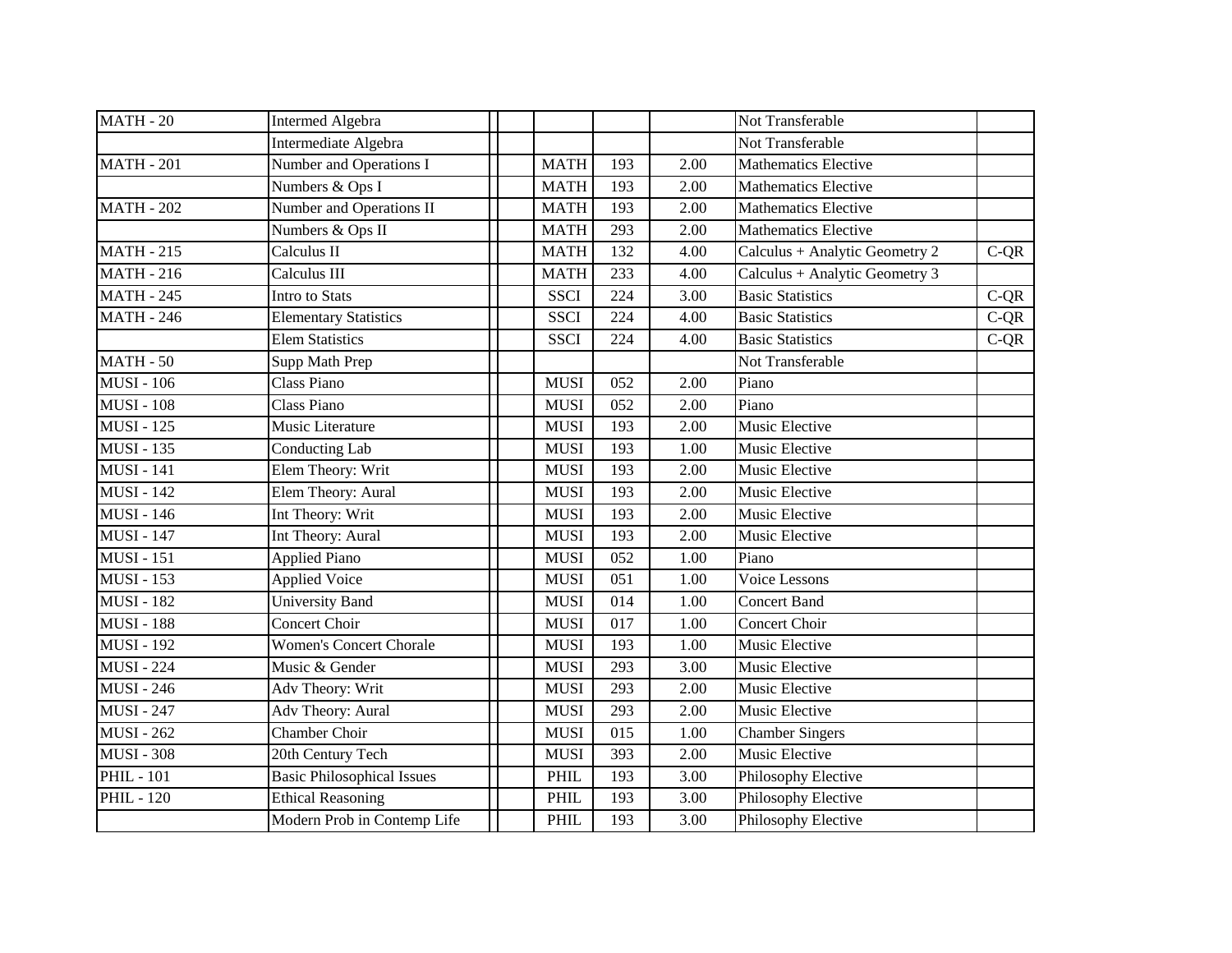| <b>PHIL-310</b>   | Philosophy of Law                   | PHIL        | 393            | 3.00 | Philosophy Elective               |         |
|-------------------|-------------------------------------|-------------|----------------|------|-----------------------------------|---------|
| <b>PHYS</b> - 211 | <b>General Physics</b>              | <b>PHYS</b> | 111            | 5.00 | Fundamental Physics 1+L           | $C-PN$  |
| <b>PHYS</b> - 212 | Gen Physics 2                       | <b>PHYS</b> | 112            | 4.00 | Fundamental Physics 2+L           |         |
| <b>PHYS</b> - 226 | <b>Astronomy - Solar System</b>     | <b>PHYS</b> | 141            | 4.00 | Astronomy +L                      | $C-PN$  |
| <b>PHYS - 229</b> | Astronomy - Stars & Galaxies        | <b>PHYS</b> | 141            | 4.00 | Astronomy +L                      | $C-PN$  |
| <b>POLS - 102</b> | <b>Introduction to Politics</b>     | <b>POLI</b> | 193            | 3.00 | <b>Political Science Elective</b> |         |
| <b>POLS - 110</b> | <b>American National Politics</b>   | <b>POLI</b> | 130            | 3.00 | United States Politics + Govt     | $C-IS$  |
| <b>POLS - 122</b> | Intro to World Politics             | <b>POLI</b> | 193            | 3.00 | <b>Political Science Elective</b> |         |
| <b>POLS - 265</b> | Problems of Developing Nations      | <b>POLI</b> | 293            | 3.00 | <b>Political Science Elective</b> |         |
| <b>PSYC</b> - 100 | Intro to Psych                      | <b>PSYC</b> | 100            | 3.00 | <b>General Psychology</b>         | $C$ -IS |
| <b>PSYC</b> - 101 | Psychology as Disc + Professn       | <b>PSYC</b> | 193            | 1.00 | <b>Psychology Elective</b>        |         |
| <b>PSYC - 230</b> | Human Development                   | <b>PSYC</b> | 220            | 3.00 | Lifespan Human Devlopment         |         |
| <b>PSYC - 332</b> | Psychology of Adolescense           | <b>PSYC</b> | 393            | 3.00 | <b>Psychology Elective</b>        |         |
| <b>PSYC - 397</b> | Apprenticeship in Psych             | <b>PSYC</b> | 393            | 3.00 | <b>Psychology Elective</b>        |         |
| <b>PSYC</b> - 576 | Psychology of Perception            |             |                |      | Not Transferable                  |         |
| <b>RELS - 100</b> | Intro to the Religious World        | <b>THRS</b> | 193            | 3.00 | Theo + Relgs Studies Elective     |         |
| <b>RELS-110</b>   | Issues in Relig                     | <b>THRS</b> | 193            | 3.00 | Theo + Relgs Studies Elective     |         |
| <b>RELS - 210</b> | Religion & Morality                 | <b>THRS</b> | 293            | 3.00 | Theo + Relgs Studies Elective     |         |
| SOC - 101         | Intro to Soc                        | <b>SOCI</b> | 100            | 3.00 | <b>Introduction to Sociology</b>  | $C-IS$  |
|                   | Intro To Sociology                  | <b>SOCI</b> | 100            | 3.00 | Introduction to Sociology         | $C$ -IS |
| SOC - 103         | Survey of the Crim Just Systm       | <b>SSCI</b> | 193            | 3.00 | <b>Social Science Elective</b>    |         |
| SOC - 242         | <b>Contemporary Social Problems</b> | <b>SOCI</b> | 293            | 3.00 | <b>Sociology Elective</b>         |         |
| <b>SPAN - 101</b> | Beginning Spanish 1                 | <b>SPAN</b> | 101            | 4.00 | <b>Elementary Spanish 1</b>       |         |
| <b>SPAN - 102</b> | Beginning Spanish 2                 | <b>SPAN</b> | 102            | 4.00 | <b>Elementary Spanish 2</b>       | $C-SL$  |
| <b>SPAN - 202</b> | Intermediate Spanish II             | <b>SPAN</b> | 204            | 4.00 | Intermediate Spanish 2            | $C-SL$  |
| <b>SPAN - 301</b> | <b>Advance Composition</b>          | <b>SPAN</b> | 393            | 3.00 | Spanish Elective                  |         |
| <b>THEA - 101</b> | Theatre Apprectn                    | <b>THEA</b> | 193            | 3.00 | <b>Theatre Studies Elective</b>   |         |
| <b>WMGS - 205</b> | <b>American Womens History</b>      | <b>WMGS</b> | 293            | 3.00 | Women's+Gender Studies Electve    |         |
| <b>WMNS - 100</b> | Women - Gender, Race, etc.          | <b>WMGS</b> | <sup>110</sup> | 3.00 | Intro Women's + Gender Studies    | $C-DD$  |
| <b>WRIT - 100</b> | <b>Critical Reading and Writing</b> | <b>ENGL</b> | 193            | 2.00 | <b>English Elective</b>           |         |
| <b>WRIT - 114</b> | Crit Reading and Writing            | <b>ENGL</b> | 101            | 5.00 | <b>English Composition</b>        | $C-WI$  |
| <b>WRIT - 116</b> | Crit Reading and Writing            | <b>ENGL</b> | 101            | 5.00 | <b>English Composition</b>        | $C-WI$  |